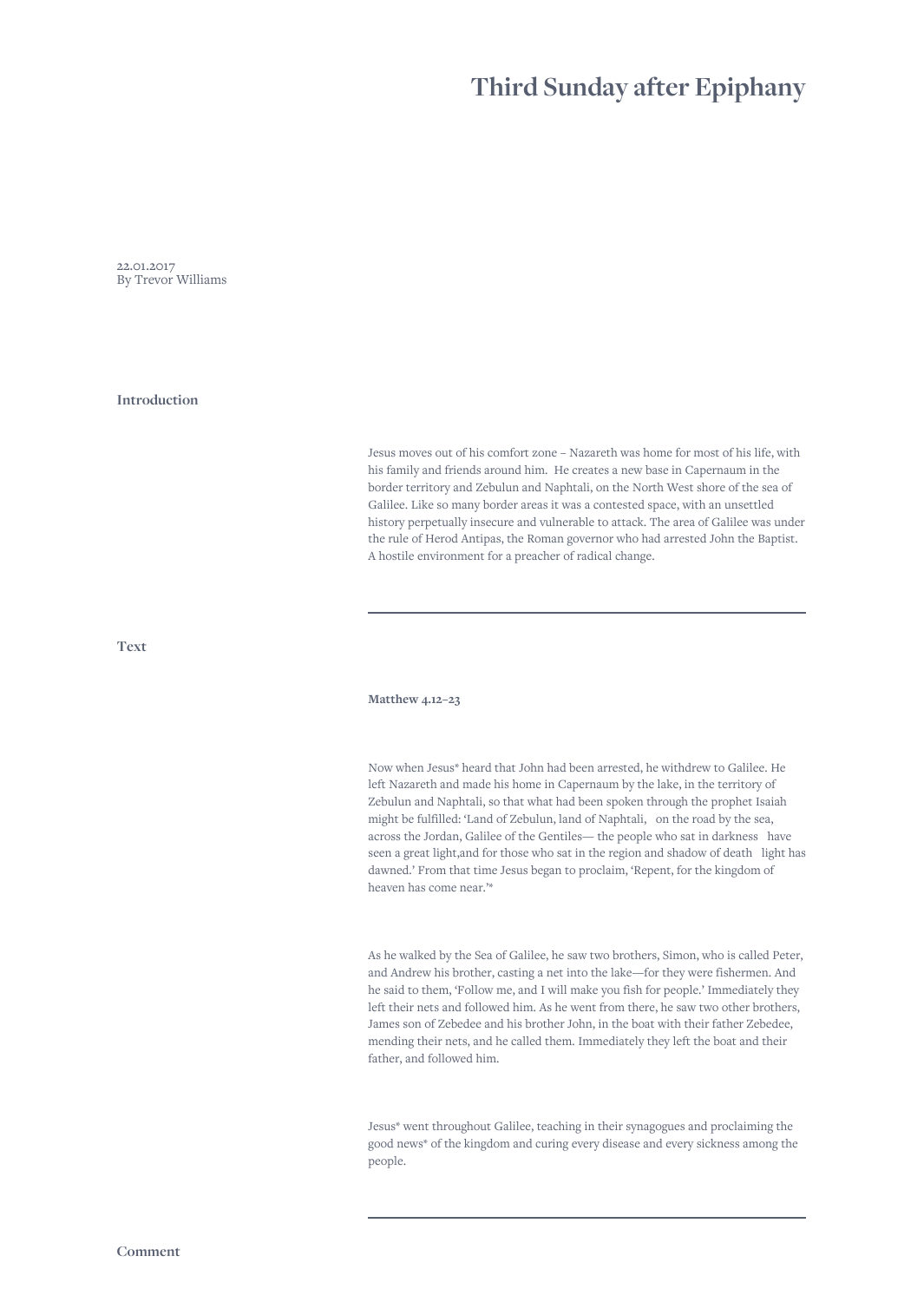#### **Jesus begins his ministry in a land of deep darkness**

Under the Roman Empire subjects were treated brutally, poverty and hunger were widespread, poor health and disease was commonplace. The local people were stripped of independence and any prospect of self–sufficiency and hope for a better future was erased. This was a land of deep darkness for the common people.

It was to this area that Jesus 'withdrew' – we probably wouldn't have used 'withdrew' to describe moving from the comfort of home to what for many was a hostile environment.

But Jesus choice was deliberate. Eight hundred years ago these lands, given to the tribes of Zebulun and Naphtali, had become vassal states of the Assyrian Empire, so now this land, under a brutal Roman governor, was also a land of great darkness. Back then, Isaiah the prophet spoke of hope, of a new King who would restore peace, security, dignity and the restoration of a lost identity, so now with the commencement of Jesus mission, for those who sat in the region and shadow of darkness, a bright light was dawning.

### **Jesus identifies with the imprisoned Baptist**

One can imagine that with the imprisonment of their leader, the disciples of John the Baptist would have been scared and I'm sure, kept a low profile. But not so Jesus. Jesus deliberately takes up where John left off. Jesus 'proclaims' his message to all and sundry, using the precise rhetorical catch phrase of John the Baptist himself, 'Repent, for the kingdom of heaven has come near.' By doing so Jesus is taking the side of the underdog, the prisoner, and takes a stance against those who through their abuse of power made others' lives a misery. Jesus is a prime example of 'speaking truth to power'.

#### **Jesus calls disciples**

Just as Jesus sided with the powerless prisoner John the Baptist, so we see Jesus moving among the common workers of his day, the fishermen. Simon and Andrew were casting their net for a catch and Jesus calls to them 'Follow me, and I will make you fish for people.' What was it they saw in Jesus? What did they understand in what Jesus had said? We don't know, but it was something strong, something wonderful, something as radical as light breaking through the darkness – and they wanted more. They were fishermen, and they wouldn't have much prospect of changing that status or position. But Jesus was saying to them, You do not need to be locked in! I will make you fish for people!! In a context where hope had been locked down, here was the chance of breaking free. 'Immediately they left their nets…"

Further down the shore James and John were in a boat with Zebedee mending their nets and Jesus called them too. They left their father Zebedee in the boat and followed Jesus. I imagine that Zebedee was amazed, but also glad, here was something he could have never given his boys, but with this new Rabbi, and the sense of hope he was generating, how wonderful that his sons had the opportunity of sharing in that.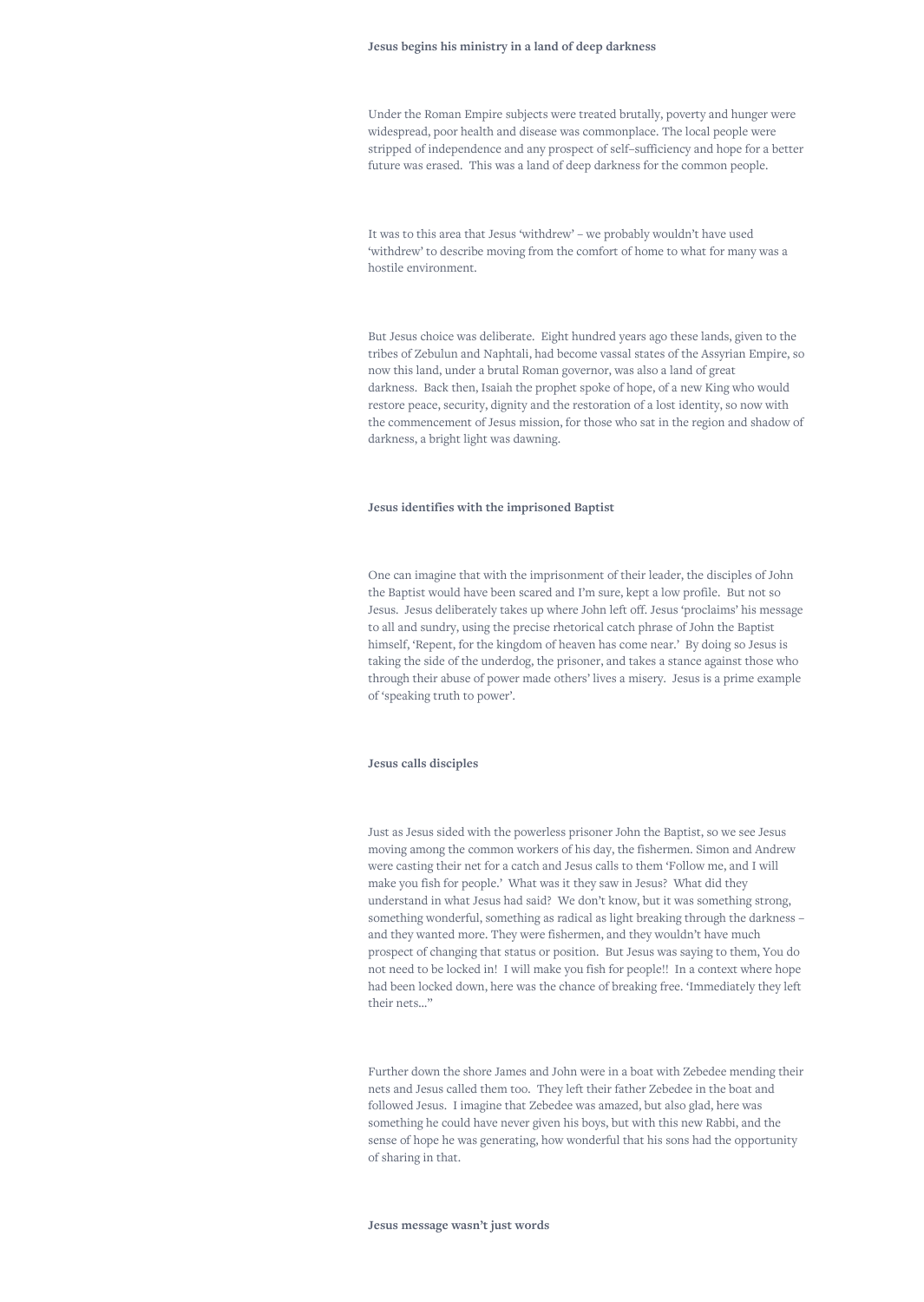Jesus went where people were, anywhere they could listen he also taught in the synagogues. Jesus spoke of 'good news' of the kingdom with conviction and sincerity, but he not only spoke of good news, healing demonstrated the good news to the sick, disabled, the marginalized, the helpless. Through the good news of healing the sick were restored to their families, their work, their place in the community as valuable and fully contributing participants. Their dignity was restored in every aspect of their humanity. How good is that 'good news'.

The kingdom of heaven is revealed when life reflects the world as God intended it to be.

In Jesus words and healings, the kingdom of heaven had come near, meaning the kingdom was accessible – accessible even to the sick, the marginalized, the powerless, the forgotten ones.

## **Response**

a) Can our preaching of repentance be too negative? Surely 'Repentance' is 'good news' to the marginalized and oppressed. If 'Repent' means 'change your mind', 'change your direction in life' this is 'Good News' to those who feel trapped in the status quo, robbed of hope and find it too painful to dream that life could be different! Change your mind, hope is possible!

b) What are the blessings we have witnessed in recent years that have moved our world closer to what God intends it to be?

Would you include

- The Declaration of Human Rights
- The affirmation of women's dignity and right to equal treatment
- The struggle for independence in former colonies
- Sharing of gifts between different churches, religions and faith
- The breakdown of all forms of racial discrimination
- The recognition of the rights of children.
- · Greater equality for LGBT+?

c) What are the recent signs of 'good news' for our world that have been championed by the Christian Churches?